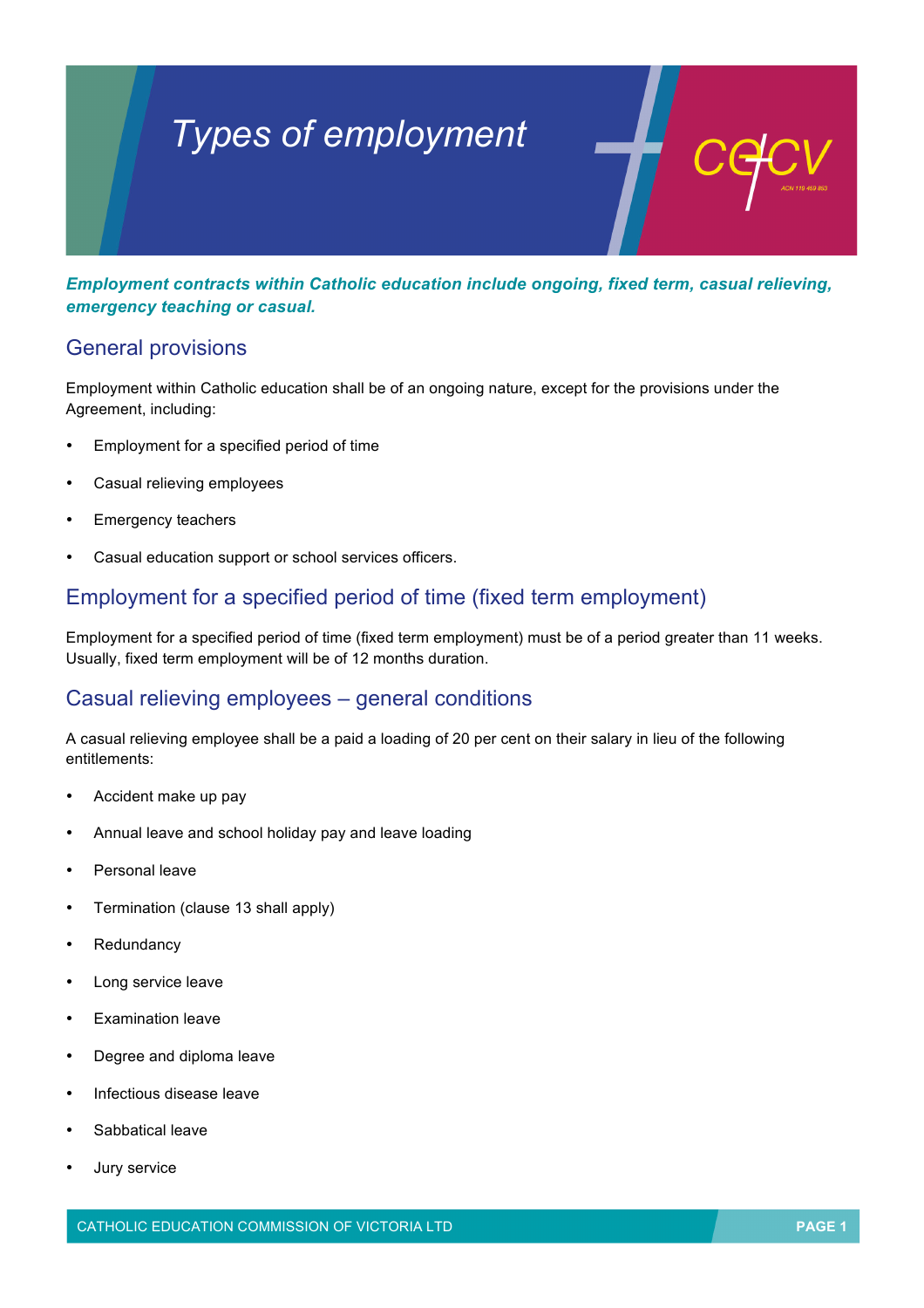

# Casual relieving teachers

A casual relieving teacher may work the same hours as a full time teacher (or part thereof) for a period greater than three consecutive weeks in any one school year but less than 11 consecutive working weeks.

A casual relieving teacher must have current registration with the *Victorian Institute of Teaching*.

## Casual relieving education support and school services officers

A casual relieving education support employee or school services officer may work the same hours (or part thereof) as a full time education support employee or school services officer for a period greater than seven consecutive weeks in any one school year but less than 11 consecutive working weeks.

A casual relieving education support employee or school services officer must have a current Working With Children Check and, if applicable, a National Police Record Check.

## Emergency teacher (casual)

An emergency teacher is appointed on an ad hoc basis for up to and including 15 consecutive school days.

#### Casual employees – general conditions

A casual employee (not an emergency teacher) shall not be provided with the following entitlements:

- Accident make up pay
- Annual leave and school holiday pay and leave loading
- Long service leave
- Examination leave
- Degree and diploma leave
- Infectious disease leave
- Sabbatical leave
- Jury service
- Parental leave
- Termination of employment
- **Redundancy**
- **Overtime**